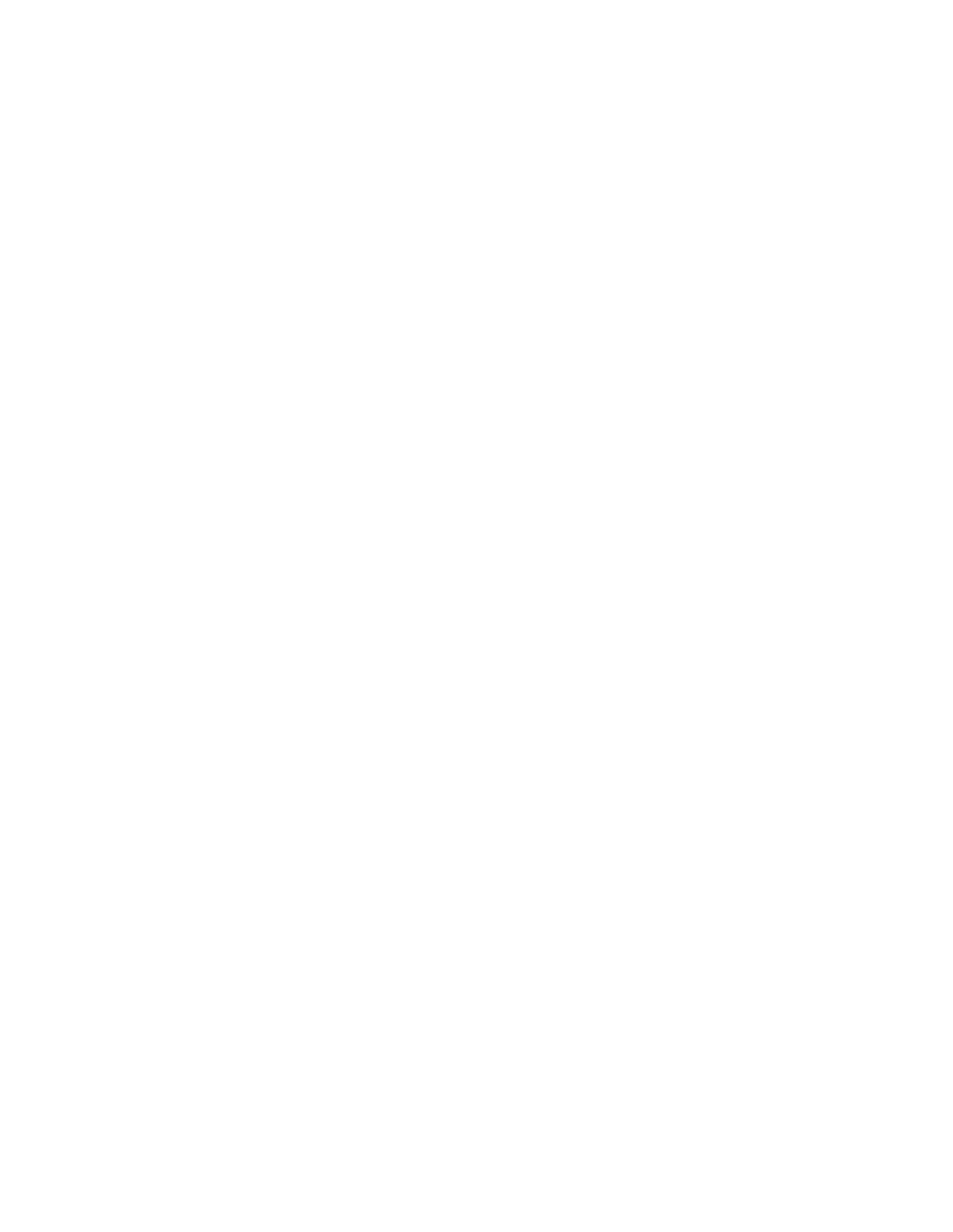# <span id="page-2-0"></span>**Section 1400 Environmental and 1400 Regulatory Permitting**

## **1401 INTRODUCTION**

Regulatory compliance and environmental permitting need to be considered for every project. Permits are required for most construction projects, regardless of whether a project is a large or small stream restoration project, or a public or private infrastructure project. This section lists the permits that may be required and the regulations that may apply when doing work within Boulder County. Table 1400-1 lists the most common potential permits, issuing agencies, and governing policies for projects in the county. This list may not be all-inclusive as a project may require an environmental permit that is not listed. It is important to note that the applicability and requirements of each permit can change over time. The text of this MANUAL may become outdated as governing policies are amended. Permitting professionals, developers, and design engineers are encouraged to consult the most current guidance available at the onset of each project to ensure compliance.

| <b>Permit Name</b>                                  | <b>Issuing Agency</b> | <b>Governing Policy</b>           |
|-----------------------------------------------------|-----------------------|-----------------------------------|
| 404 Permit                                          | <b>USACE</b>          | Clean Water Act                   |
| <b>ESA "No Effect" Determination</b>                | <b>USFWS</b>          | <b>Endangered Species Act</b>     |
| <b>Categorical Exclusion</b>                        | EPA                   | National Environmental Policy Act |
| <b>Environmental Assessment</b>                     | EPA                   | National Environmental Policy Act |
| <b>Environmental Impact Statement</b>               | EPA                   | National Environmental Policy Act |
| 401 Water Quality Certification                     | <b>CDPHE</b>          | <b>State Water Quality Permit</b> |
| <b>CDPS Construction Stormwater</b>                 | <b>CDPHE</b>          | State Stormwater Permit           |
| <b>CDPS Construction Dewatering</b>                 | <b>CDPHE</b>          | State Stormwater Permit           |
| <b>CDPS Industrial Stormwater</b>                   | <b>CDPHE</b>          | State Stormwater Permit           |
| <b>Stormwater Quality Permit</b>                    | <b>Boulder County</b> | Local Permitting                  |
| Access, Building, Construction, Grading, Floodplain | <b>Boulder County</b> | Local Permitting                  |

#### **Table 1400-1. Summary of Environmental Permits**

Detailed analysis of each project's characteristics is required to determine specific permit requirements and necessary compliance measures. Upfront coordination with each permitting agency is recommended to understand all current permit requirements and approval schedules as approvals can often take several months, depending on the permit. It is also important to note that incorporating ecological design components into a project may potentially minimize the number of environmental permits required or expedite the approval process.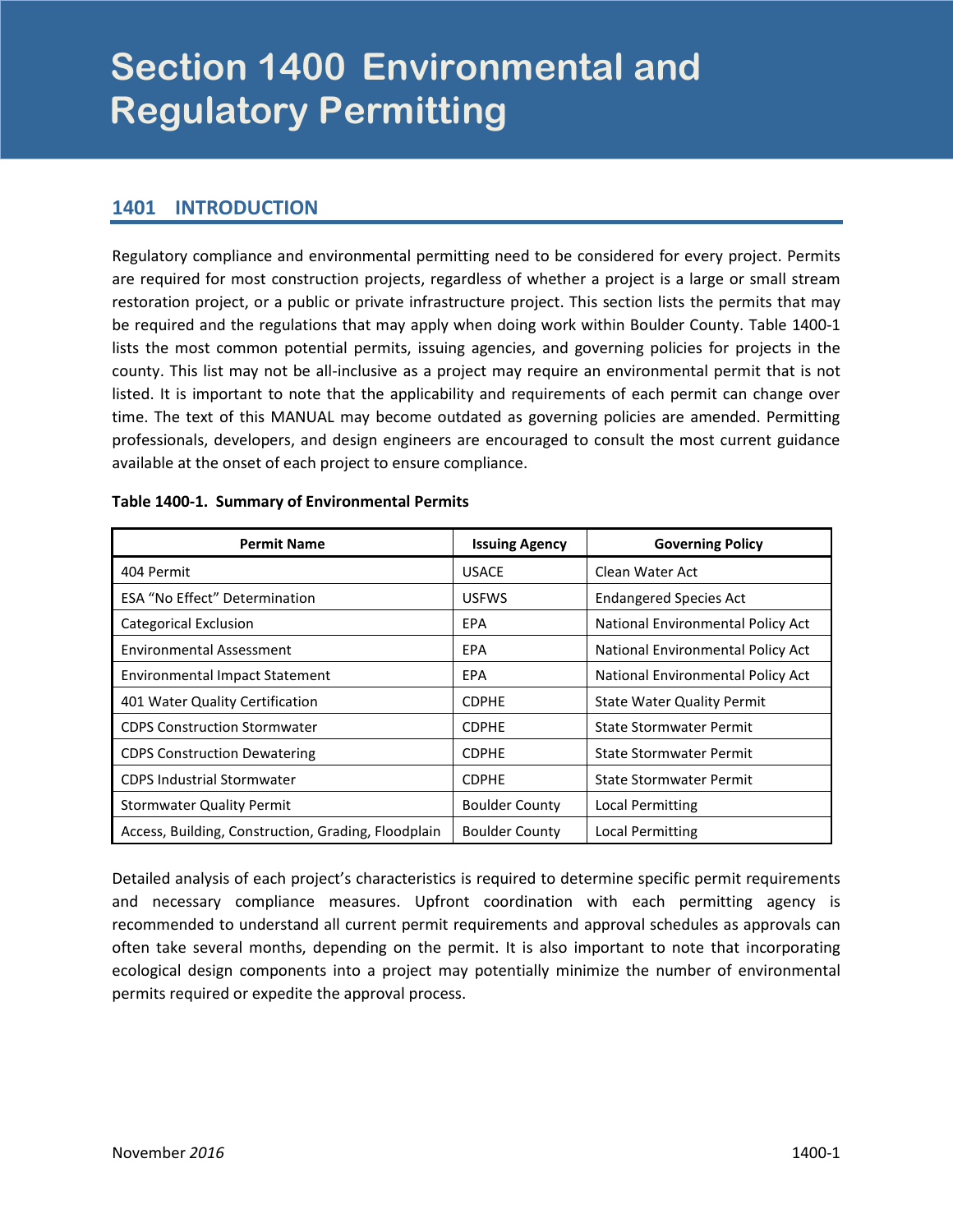# <span id="page-3-0"></span>**1402 CLEAN WATER ACT 404 PERMIT**

The Clean Water Act (CWA) provides the basic structure for regulating discharges of pollutants into waters of the United States and regulating quality standards for surface water. Section 404 of the CWA establishes a permitting process that regulates the discharge of dredged or fill materials into waters of the U.S., including rivers, lakes, streams, and most wetlands. Regulated activities include fills for development, water resource projects including dams and levees, channel restoration or improvements, infrastructure development, and conversion of wetlands to uplands for farming and forestry.

An individual permit is required for potentially significant impacts. Individual permits are reviewed by the [U.S. Army Corps of Engineers](http://www.usace.army.mil/CECW/Pages/cecwo_reg.aspx) (USACE), which evaluates applications under a public interest review, as well as the environmental criteria set forth in the CWA. For most discharges that will have only minimal adverse effects, a general permit may be suitable. General permits are issued on a [nationwide,](http://www.epa.gov/cwa-404/nationwide-permits-chronology-and-related-materials) regional, or state basis for particular categories of activities. The general permit process eliminates individual review and allows certain activities to proceed with little or no delay, provided the conditions of the general permit are met. For example, minor road activities, utility line backfill, and bedding are all activities that can all be considered for a general permit.

When landowners apply for an individual 404 Permit, they must show that they have taken steps to minimize wetland and stream impacts, provide compensation for any unavoidable impacts, and engage in activities to restore or create wetlands and streams. Boulder County requires a 404 Permit, or a letter from the USACE stating that a 404 Permit is not needed, before a Floodplain Development Permit will be issued for work within the bed and banks of a waterway. Individual permits for projects in Boulder County are reviewed and approved by the Denver Regulatory Office of the Omaha District of the USACE. Additional details can be found via an internet search for "Section 404 Permit Program" or online (*<http://www.epa.gov/cwa-404/section-404-permit-program>*).

# **1403 ENDANGERED SPECIES ACT**

The purpose of the Endangered Species Act (ESA) is to conserve threatened and endangered species and the ecosystems they depend on. It is administered by the U.S. Fish and Wildlife Service for terrestrial and freshwater organisms. ESA compliance was recently added to the list of documentation that must be provided to the Federal Emergency Management Agency (FEMA) before they will issue a Conditional Letter of Map Revision (CLOMR).

ESA compliance begins with one of three possible effect determinations: (1) no effect; (2) may affect, but is not likely to adversely affect; (3) and may affect, and is likely to adversely affect. The Colorado Ecological Service Field Office can be of service in completing an effect determination. If a no effect determination is made, ESA compliance is achieved. If a CLOMR application is being submitted as part of the project, documentation of the no effect determination must be submitted with the application. If any other determination is made, additional action may be required, such as completing a biological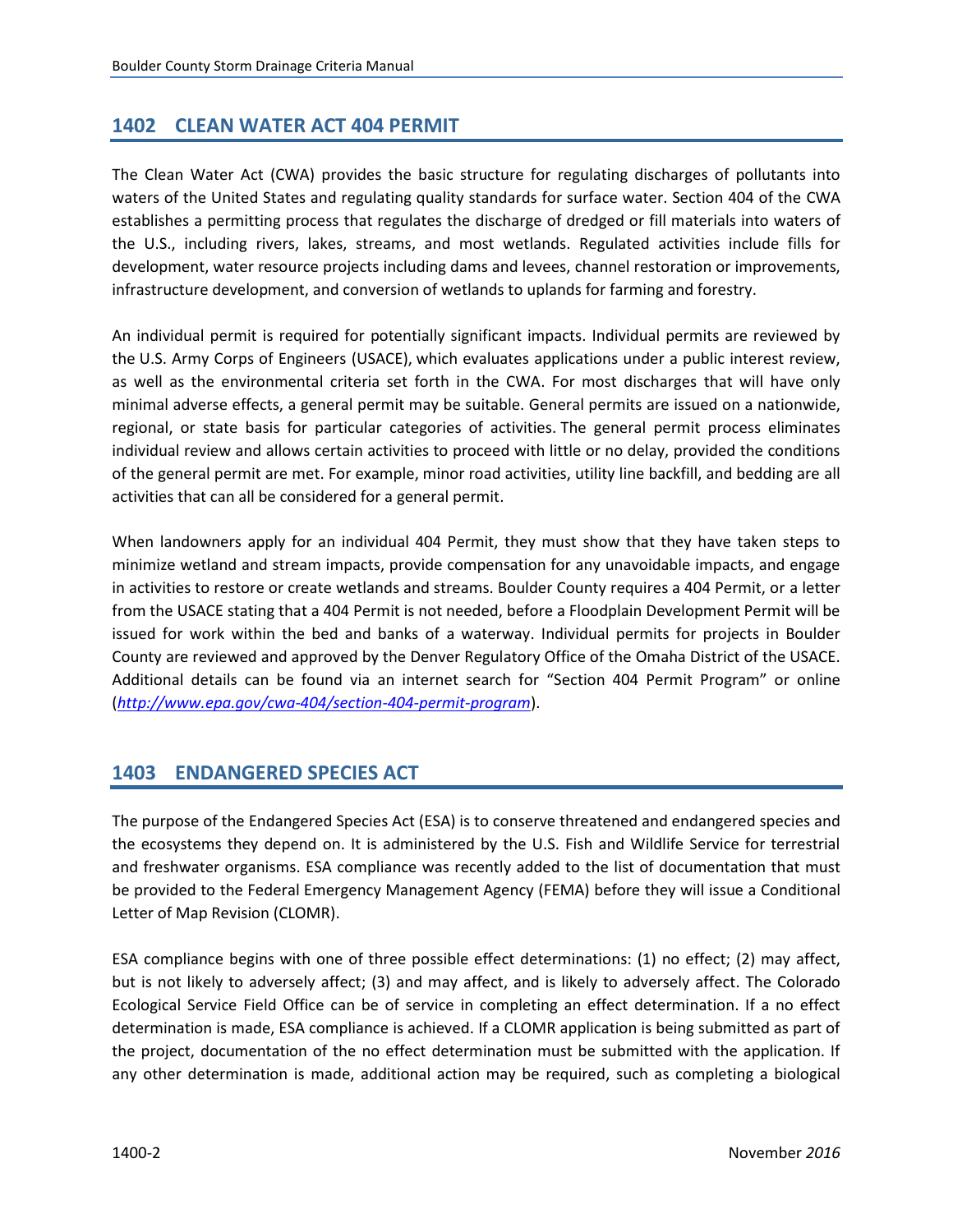<span id="page-4-0"></span>assessment. The Colorado Ecological Service Field Office can provide guidance on additional steps that will be required.

## **1404 NATIONAL ENVIRONMENTAL POLICY ACT (NEPA)**

The National Environmental Policy Act (NEPA) was signed into law on January 1, 1970. It establishes national policy and goals for the protection, maintenance, and enhancement of the environment. It also provides a process for implementing these goals within federal agencies. The NEPA process consists of an evaluation of the environmental effects of any federal undertaking, including its alternatives. A NEPA analysis is required if any federal permit is issued, including a 404 Individual Permit (general permits do not trigger the NEPA process), or if any federal funds are used to pay for any part of a project. There are three levels of analysis: categorical exclusion; preparation of an Environmental Assessment/Finding of No Significant Impact (EA/FONSI); and preparation of an environmental impact statement (EIS).

#### **1404.1 Categorical Exclusion (CE)**

A project or action may be categorically excluded from requiring a detailed environmental analysis if it has certain characteristics that a federal agency has previously determined will cause no significant environmental impact. A number of agencies have developed lists of actions that are typically categorically excluded from requiring any environmental evaluation under NEPA regulations.

Details on categorical exclusions can be found via an internet search for "NEPA Categorical Exclusion," followed by an agency name (e.g., USACE). Guidance on categorical exclusions that are identified by the Federal Highway Administration (FHWA) can be found online (*[https://www.environment.fhwa.dot.gov/](https://www.environment.fhwa.dot.gov/projdev/docuce.asp) [projdev/docuce.asp](https://www.environment.fhwa.dot.gov/projdev/docuce.asp)*)

#### **1404.2 Environmental Assessment**

If a categorical exclusion does not apply, a written EA must be prepared to determine if a federal undertaking would significantly affect the environment. If it will not, the agency issues a FONSI. The FONSI may address measures an agency will take to mitigate potentially significant impacts.

When the significance of impacts of a project proposal is uncertain, an EA is prepared to assist in making this determination. If it is found that significant impacts will result, the preparation of the EIS should commence immediately.

A concise public document shall be prepared that addresses the following:

- 1. Briefly provide sufficient evidence and analysis for determining whether to prepare an environmental impact statement or a finding of no significant impact.
- 2. Aid an agency's compliance with NEPA when no environmental impact statement is necessary.
- 3. Facilitate preparation of a statement when one is necessary.

The EA shall include a brief discussion of the need for the proposed project, alternatives to the proposed project, environmental impacts of the proposed project and alternatives, and a listing of agencies and persons consulted. EAs do not need to be circulated, but they must be made available to the public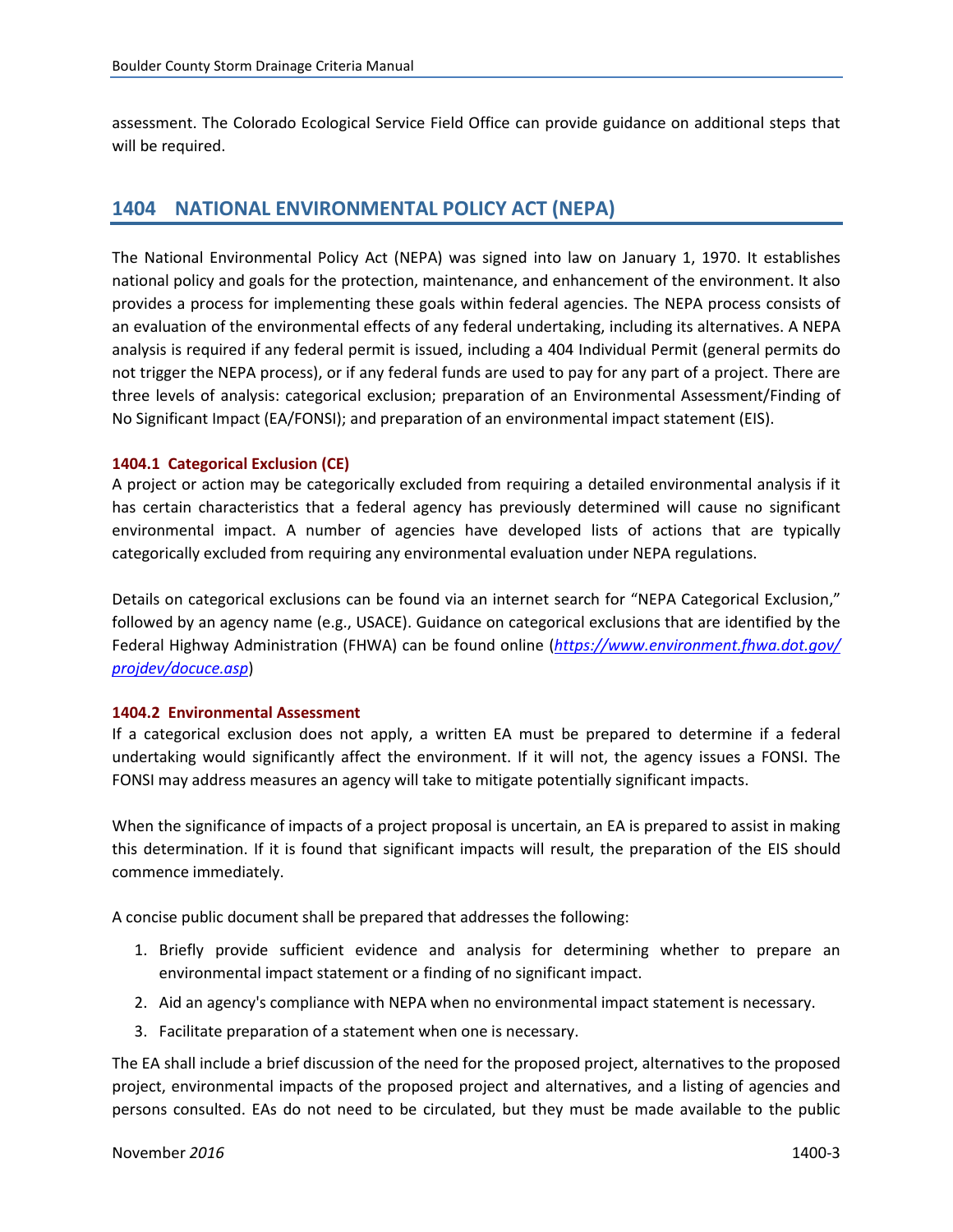<span id="page-5-0"></span>through notices of availability in local, state, or regional clearinghouses, newspapers, and other means. A public hearing may or may not be required. A 30-day review period is required but may be reduced in rare circumstances.

After public comments are received and considered, a determination of the significance of the impacts is made. If the project would result in significant impacts, an EIS must be prepared. However, if it is evident that there are no significant impacts associated with the project, a FONSI may be prepared.

Details on the EA can be found via an internet search of "NEPA Environmental Assessment" or online (*<https://www.environment.fhwa.dot.gov/projdev/docuea.asp>*).

#### **1404.3 Environmental Impact Statement**

An EIS is a more detailed evaluation of a proposed project and its alternatives. If the EA determines that the environmental consequences of a proposed federal undertaking may be significant, an EIS is required. A federal agency may also choose to prepare an EIS without first preparing an EA if it anticipates that a project may have significant environmental impact or if it is environmentally controversial. The public, other federal agencies, and outside parties may provide input during the preparation of an EIS and then comment on the draft EIS when it is completed.

After an EIS is prepared, a federal agency will prepare a public record of its decision that addresses how the EIS findings, including consideration of alternatives, were incorporated into the decision-making process. An EIS is completed in the following ordered steps: Notice of Intent (NOI), draft EIS, final EIS, and record of decision (ROD).

As an example, the EIS documentation process adopted by the FHWA can be found via an internet search for "FHWA NEPA EIS" or online ([https://www.environment.fhwa.dot.gov/projdev/docueis.asp\)](https://www.environment.fhwa.dot.gov/projdev/docueis.asp).

## **1405 STATE WATER QUALITY CLEARANCES**

The Water Quality Control Division (WQCD) of the CDPHE reviews applications and issues Water Quality Certifications and other water quality permits, including the State Water Quality Certification, the Colorado Discharge Permit System (CDPS) Construction Stormwater Permit, the CDPS Construction Dewatering Permit, and the CDPS Industrial Stormwater Permit.

#### **1405.1 Water Quality Certification**

The WQCD reviews applications and issues the 401 Water Quality Certification for projects or actions that are applicable to the provisions of the Colorado 401 Certification Regulation (No. 82: 5 CCR 1002- 82). A 401 certification is required when any federal license or permit, such as an individual 404 permit, is issued to construct or operate a facility that may result in any fill or discharge into navigable waters of the U.S.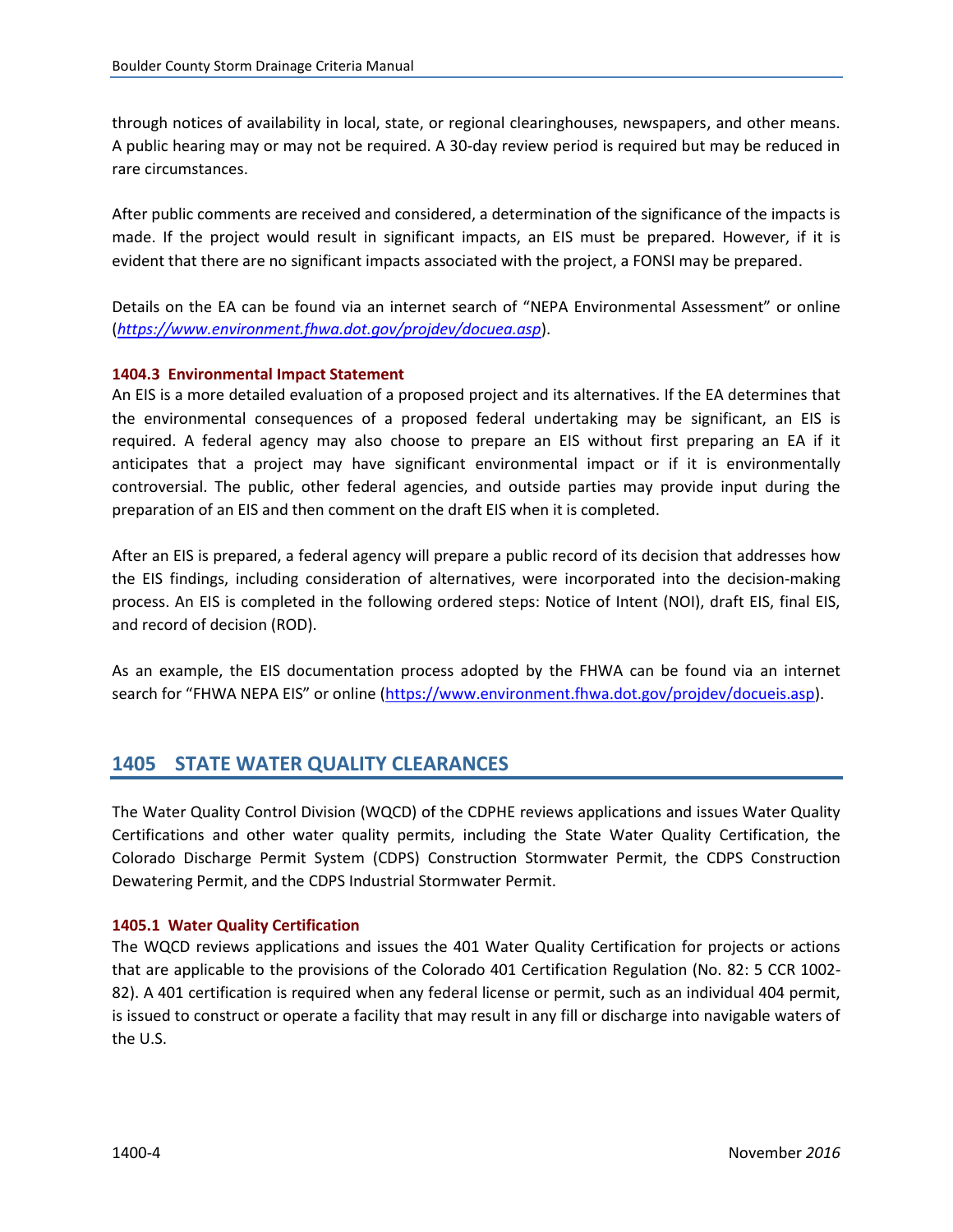<span id="page-6-0"></span>Details of the application process and the requirements of the application can be found via an internet search for "CDPHE 401 Water Quality Certification" or online (*[https://www.colorado.gov/pacific/](https://www.colorado.gov/pacific/cdphe/wq-401-water-quality-certification) [cdphe/wq-401-water-quality-certification](https://www.colorado.gov/pacific/cdphe/wq-401-water-quality-certification)*).

#### **1405.2 CDPS Construction Stormwater Permit**

The WQCD reviews applications for and issues the Construction Stormwater Permit. This permit is for the regulation of stormwater runoff from construction activities and specific allowable non-stormwater discharges that are identified in the permit. Construction activities include all activities that disturb the ground surface, including, but not limited to, clearing, grading, excavation, demolition, installation of new or improved haul and access roads, staging areas, stockpiling of fill materials, and borrow areas.

Process and application details can be found via an internet search for "CDPHE Construction General Permits" or online (*<https://www.colorado.gov/pacific/cdphe/wq-construction-general-permits>*).

#### **1405.3 CDPS Construction Dewatering Permit**

The WQCD reviews applications for and issues the Construction Dewatering Permit. This permit authorizes the discharge of construction dewatering source water throughout Colorado to waters of the state. Construction dewatering source water includes surface water or stormwater that has mixed with groundwater and been exposed to construction activities. This permit only authorizes discharges for which the source water is drawn from specific areas identified in the application.

Process and application details can be found via an internet search for "CDPHE Construction General Permits" or online (*<https://www.colorado.gov/pacific/cdphe/wq-construction-general-permits>*).

#### **1405.4 CDPS Industrial Stormwater Permit**

The WQCD reviews applications for and issues the Industrial Stormwater Permit. This permit is for individual discharges of industrial process water to surface water, groundwater, or stormwater facilities. Discharges to groundwater may occur via impoundments, whether or not they discharge to surface water, land application, and septic systems whose design capacity is greater than 2,000 gallons per day.

Process and application details can be found via an internet search for "CDPHE Commerce and Industry Permitting" or online (*[https://www.colorado.gov/pacific/cdphe/clean-water-commerce-and-industry](https://www.colorado.gov/pacific/cdphe/clean-water-commerce-and-industry-permitting)[permitting](https://www.colorado.gov/pacific/cdphe/clean-water-commerce-and-industry-permitting)*).

### **1406 FLOODPLAIN REGULATIONS AND PERMITTING**

FEMA and Boulder County both maintain regulatory floodplains within the county. While most of the county's regulated floodplains are also regulated by FEMA, some are not. Additionally, the Colorado Water Conservation Board (CWCB) has established regulations that govern all floodplains in Colorado. The three sets of regulations and requirements are discussed briefly below, and references are included that will provide additional information. If more than one set of regulations applies to a regulatory floodplain, the more stringent set of regulations will govern.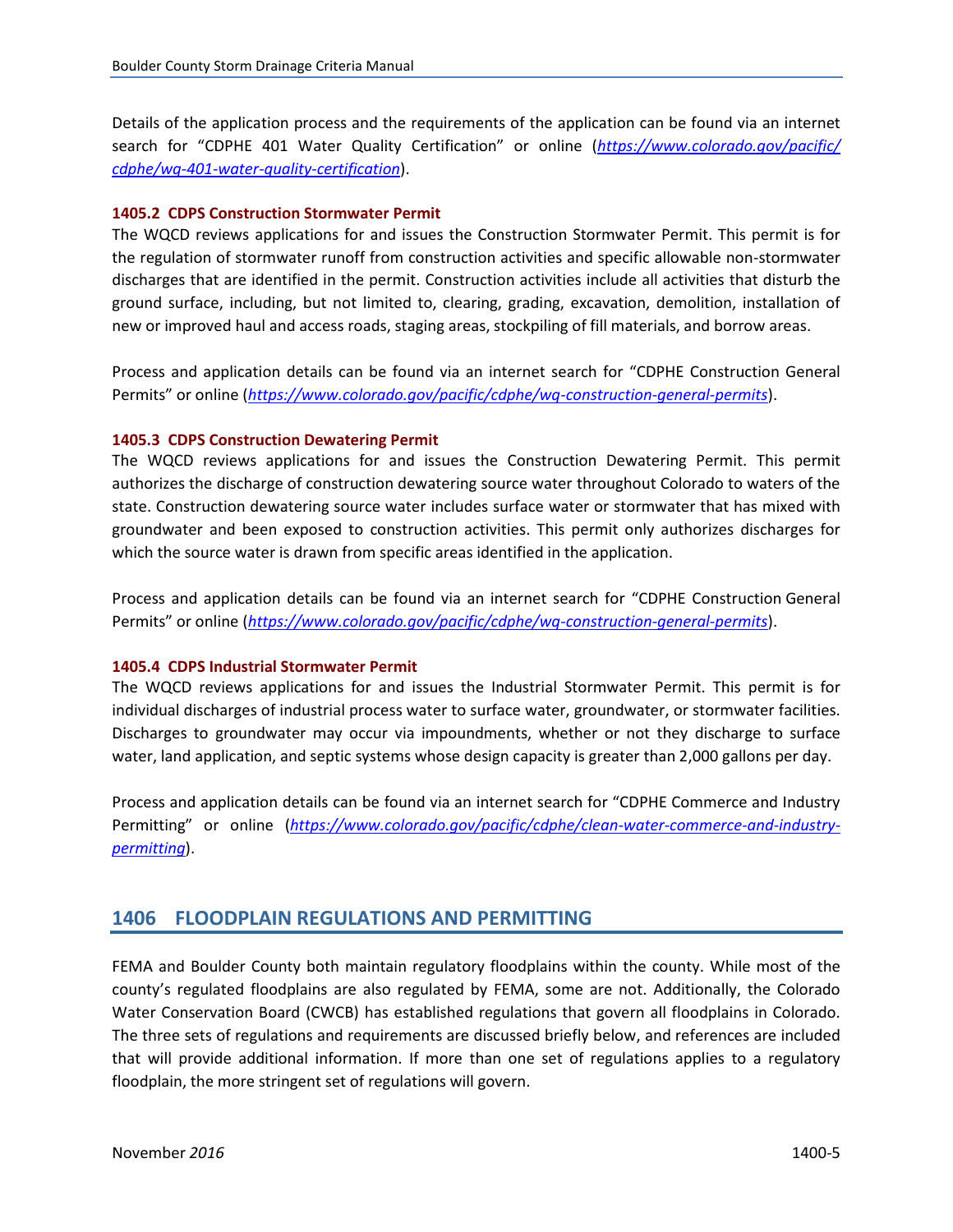#### <span id="page-7-0"></span>**1406.1 Boulder County Floodplain Regulations**

Boulder County floodplain regulations will govern when it comes to complying with development standards, changes to the floodplain extents or elevations, and permitting issues within a designated floodplain. A Floodplain Overlay (FO) Zoning District is established by the CODE. The CODE also offers detailed information on the restrictions and requirements associated with various portions of the FO district and the definitions of several relevant terms, including "floodway" and "floodfringe." The restrictions and requirements in the CODE are intended to provide a reasonable degree of flood protection to the county. The CODE can be found via an internet search for "Boulder County Land Use Code" or online (*<http://www.bouldercounty.org/property/build/pages/lucode.aspx>*).

Development within the floodway and floodfringe is discouraged. Restrictions on development in the floodway or floodfringe are nuanced and should be reviewed carefully. Floodway delineations adopted by Boulder County that are more restrictive than those adopted by FEMA shall govern. A floodplain development permit is required for all development within the FO district or regulatory floodplain, regardless of whether or not there is a change in the 100-year water surface elevation. The CODE includes the submittal requirements for the floodplain development permit. Additional information on this permit can be found via an internet search for "Boulder County floodplain development permit" or online (*<http://www.bouldercounty.org/roads/permits/pages/floodcontrol.aspx>*).

#### **1406.2 Colorado Water Conservation Board Floodplain Regulations**

Floodplains in Colorado are regulated by the Colorado Water Conservation Board (CWCB) in accordance with *Rules and Regulations for Regulatory Floodplains in Colorado* (CWCB, 2010), which were developed to limit the impacts of floods and to preserve health, safety, welfare, and property by limiting development in floodplains. These rules and regulations can be found via an internet search for "CWCB floodplain regulations" or online (*[http://cwcb.state.co.us/Documents/FloodplainRulesRegsUpdate/](http://cwcb.state.co.us/Documents/FloodplainRulesRegsUpdate/CWCB_Adptd_FP_Rules_BasisPurp_%2011172010.pdf) CWCB\_Adptd\_FP\_Rules\_BasisPurp\_%2011172010.pdf*). State regulations are subject to change and should be evaluated at the beginning of each project.

#### **1406.3 Federal Emergency Management Agency Floodplain Requirements**

Communities that participate in the National Flood Insurance Program (NFIP) must meet FEMA minimum requirements. Boulder County is one such community. Any development within a FEMAregulated floodplain that results in a change to the existing regulatory floodway, the effective base flood elevation (BFE), or the lateral extents of the 100-year floodplain requires a CLOMR before construction. A Letter of Map Revision (LOMR) is then required once construction is complete. Regardless of which floodplain regulations govern, applications for all CLOMRs and LOMRs are made to and issued by FEMA. The requirements of the CLOMR and LOMR process, along with associated fees, may be found by searching the FEMA website (*[www.fema.gov](http://www.fema.gov/)*).

## **1407 COUNTY PERMITTING**

All projects must adhere to and comply with the codes, permitting requirements, and regulations specific to the jurisdictions in which they are located, in this case Boulder County. Detailed analysis at the beginning of each project will be required to determine specific permit requirements and necessary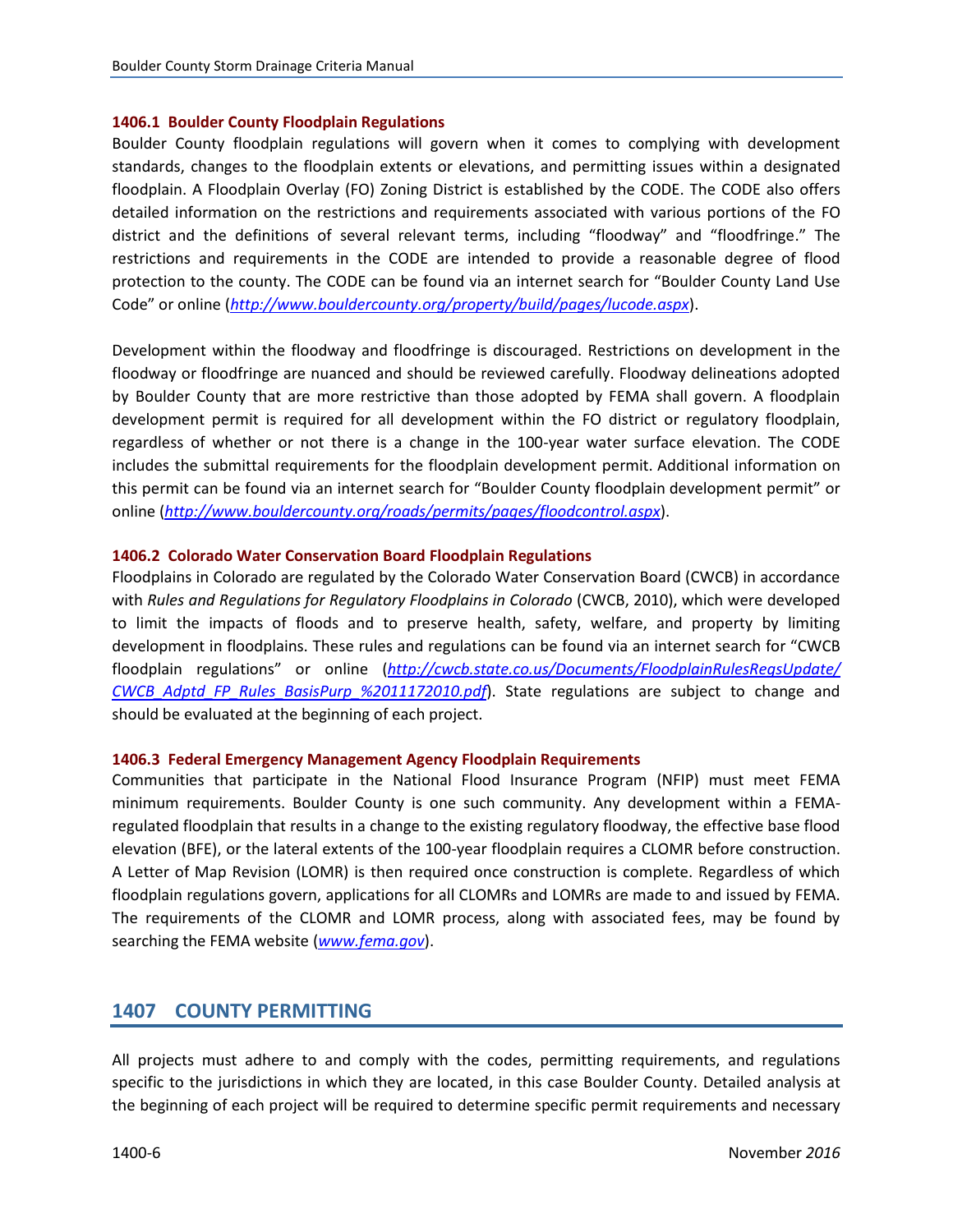<span id="page-8-0"></span>compliance measures. At the discretion of the county, maintenance eligibility guidelines published by the UDFCD should also be adhered to when deciding what improvements to natural channels will be included, provided the county wishes a project to be qualified by the UDFCD as maintenance eligible.

#### **1407.1 Boulder County Stormwater Quality Permit**

The CODE specifies when a stormwater quality permit is required and provides for limited exemptions. A stormwater quality permit will be required for all work in an active waterway. Allowable changes and required amendments to the issued county stormwater quality permit are included in the CODE. Compliance with the county permit once construction is complete is also discussed in the CODE.

The CODE also includes information on the application approval process, enforcement and penalties, administrative appeals, and related provisions. Standard operating procedures for many of the aspects of the stormwater quality permit have been developed by the county and are subject to revision. The county should be contacted at the beginning of any project to determine applicable procedures.

#### **1407.2 Additional Boulder County Permits**

In addition to the floodplain development permit discussed in 1406, the county also requires and issues building, construction, grading, and access permits.

A building permit is required for any construction that physically changes or adds structures to a property, or for work regulated by county codes. Information regarding building permits can be found online (*<http://www.bouldercounty.org/property/build/pages/buildingpermitreqs.aspx>*) or via an internet search for "Boulder County building permits."

A construction permit is needed to construct or maintain any road, drainage, or other improvement within county right-of-way. Additional information on construction permits can be found online (*<http://www.bouldercounty.org/roads/permits/pages/constructpermit.aspx>*) or via an internet search for "Boulder County construction permit."

A grading permit is required for grading, excavation, or placement of fill in excess of 50 cubic yards, with certain exceptions. Information on grading permits can be found via an internet search for "Boulder County Grading Permit" or online (*[http://www.bouldercounty.org/doc/landuse/](http://www.bouldercounty.org/doc/landuse/b17gradingpermitreqs.pdf) [b17gradingpermitreqs.pdf](http://www.bouldercounty.org/doc/landuse/b17gradingpermitreqs.pdf)*). A grading permit typically requires a soil erosion and sedimentation plan in accordance with the CODE. The requirements of a soil erosion and sedimentation plan are currently included in the CODE.

An access permit is needed to construct any driveway providing vehicular access to or from any county right-of-way. Additional information on access permits can be found via an internet search for "Boulder County access permit" or online (*[http://www.bouldercounty.org/roads/permits/pages/](http://www.bouldercounty.org/roads/permits/pages/accesspermit.aspx) [accesspermit.aspx](http://www.bouldercounty.org/roads/permits/pages/accesspermit.aspx)*).